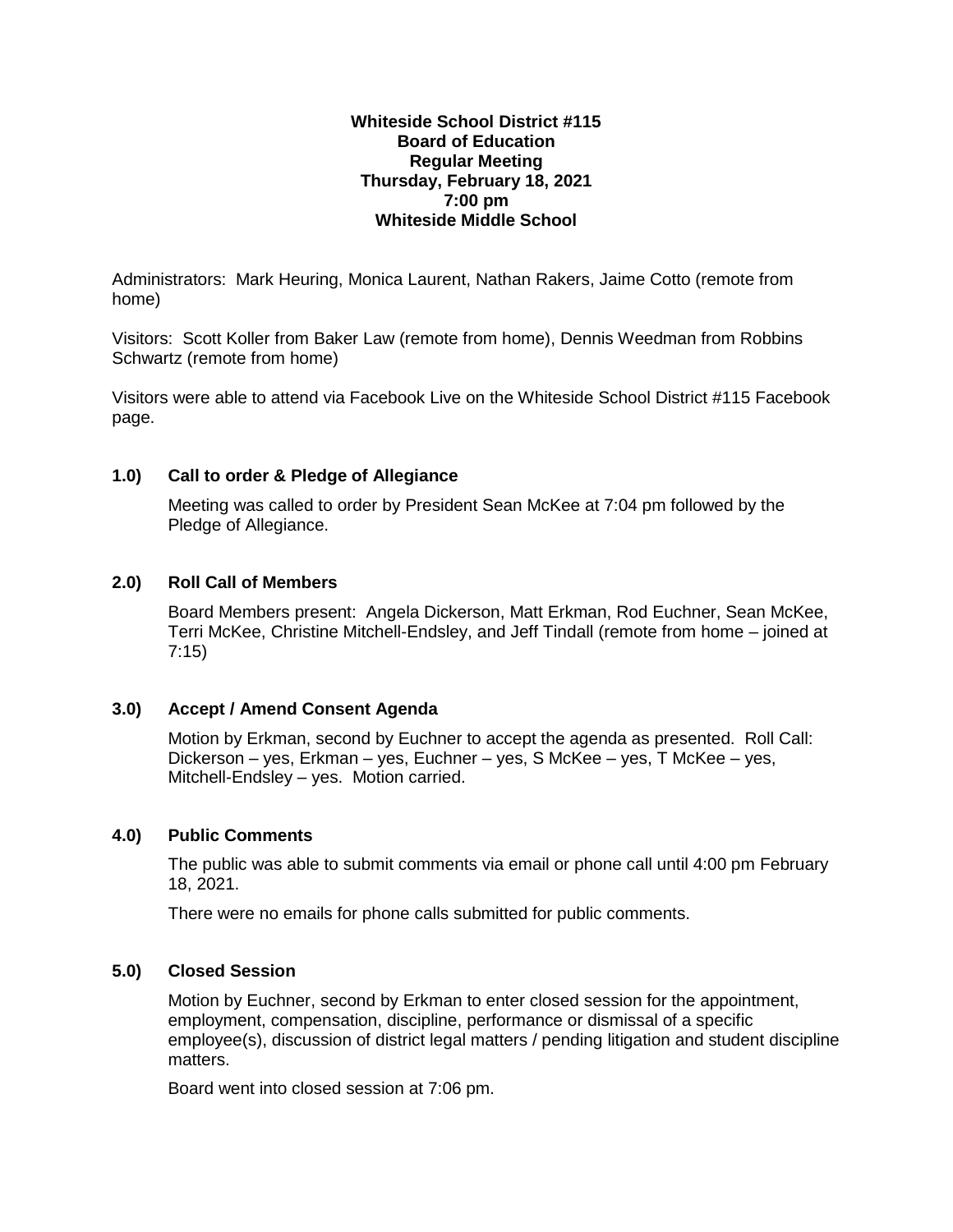Motion by Euchner, second by Mitchell-Endsley to return to open session.

Board returned to open session at 7:54 pm.

# **6.0) Consent Items**

6.1) Approval of Minutes from Regular Meeting January 21, 2021

Motion by Erkman, second by Euchner to approve the minutes from the January 21, 2021 Regular Board Meeting. Roll Call: Dickerson – yes, Erkman – yes, Euchner – yes, S McKee – yes, T McKee – yes, Mitchell-Endsley – yes, Tindall – yes. Motion carried.

6.2) Approval of the Minutes from the Executive Session January 21, 2021

Motion by Euchner, second by Mitchell-Endsley to approve the minutes from the January 21, 2021 Executive Session. Roll Call: Dickerson – yes, Erkman – yes, Euchner – yes, S McKee – yes, T McKee – yes, Mitchell-Endsley – yes, Tindall – yes. Motion carried.

6.3) Approval of Treasurers Report

Motion by Euchner, second by Erkman to approve the Treasurers Report as presented. Roll Call: Dickerson – yes, Erkman – yes, Euchner – yes, S McKee – yes, T McKee – yes, Mitchell-Endsley – yes, Tindall – yes. Motion carried.

6.4) Approval of Claims / Bills Payable

Motion by Euchner, second by Dickerson to approve the claims / bills payable as presented. Roll Call: Dickerson – yes, Erkman – yes, Euchner – yes, S McKee – yes, T McKee – yes, Mitchell-Endsley – yes, Tindall – yes. Motion carried.

# 7.0) **Board Secretary Correspondence**

- 7.1) BOE Correspondence #1 A letter was received from Phyllis Moore, a community member, not in support of the Culturally Responsive Teaching Standards recently approved by ISBE. She states she feels the District should be more concerned with teaching ELA and Math.
- 7.2) BOE Correspondence #2 A letter was received from Jan Bolding noting the helpfulness of Kristin Runyan with technology items for Scholar Bowl.

# **8.0) Administrative Reports**

8.1) Elementary Report –Mr. Rakers reviewed his written report.

In addition to his report Mr. Rakers thanked the custodial staff for all they have done this week to clear our lots and keep our buildings ready for students.

8.2) Middle School Report – Mrs. Laurent reviewed her written report

In addition to her report Mrs. Laurent thanked the Elementary School for supporting the Weekend Warrior project. She also thanked Casey Fares, a parent, who set up a Go Fund Me page for the Weekend Warrior project and raised \$1500 in less than a week.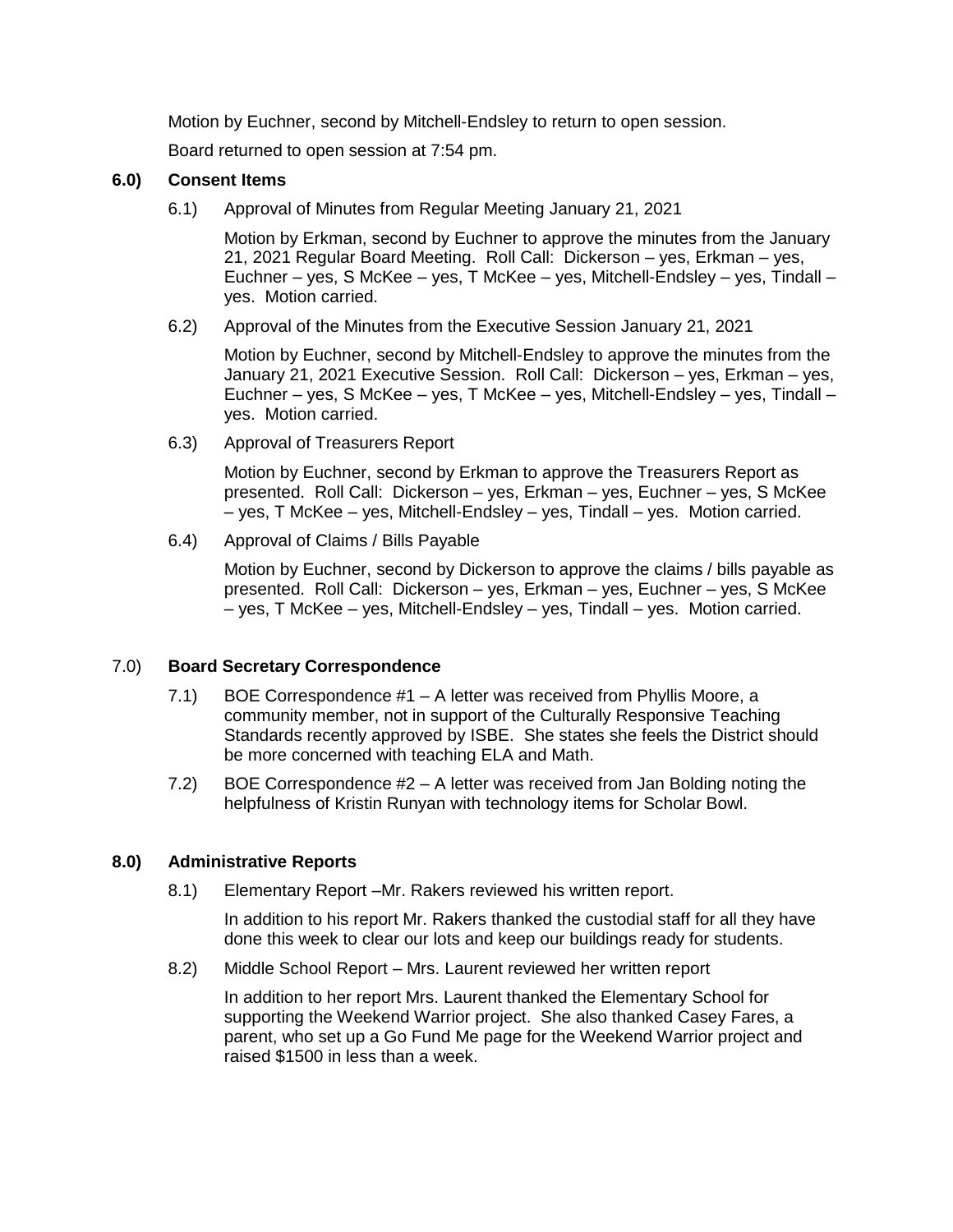Mrs. Laurent also thanked the Board for giving the students the opportunity to participate in some sports this spring. It is nice for both students and staff to have some extracurricular activities in the building again.

8.3) District Superintendent Report – Mr. Heuring reviewed his written report

### **9.0) Committee Reports**

There were no committee reports.

#### **10.0) New Business**

10.1) FY 22 Calendar Proposal

Motion by Erkman, second by Euchner to approve the FY 22 Calendar Proposal. Roll Call: Dickerson – yes, Erkman – yes, Euchner – yes, S McKee – yes, T McKee – yes, Mitchell-Endsley – yes, Tindall – yes. Motion carried.

10.2) TIFF 3 Extension

Motion by Erkman, second by Tindall to support the Taxing Bodies in the TIFF 3 Extension process. Roll Call: Dickerson – yes, Erkman – yes, Euchner – yes, S McKee – yes, T McKee – yes, Mitchell-Endsley – yes, Tindall – yes. Motion carried.

10.3) TRS Supplemental Savings Plan

Motion by Euchner, second by Erkman to approve the TRS Supplemental Savings Plan at no cost to the district. Roll Call: Dickerson – yes, Erkman – yes, Euchner – yes, S McKee – yes, T McKee – yes, Mitchell-Endsley – yes, Tindall – yes. Motion carried.

10.4) Extra-Curricular Activities

Motion by Erkman, second by Mitchell-Endsley to begin to introduce more extracurricular activities through mitigation plans created by the sponsor and then approved by district administration. Roll Call: Dickerson – yes, Erkman – yes, Euchner – yes, S McKee – yes, T McKee – yes, Mitchell-Endsley – yes, Tindall – yes. Motion carried.

### **11.0) Closed Session**

Motion by Euchner, second by Erkman to enter closed session for the appointment, employment, compensation, discipline, performance or dismissal of a specific employee(s), discussion of district legal matters / pending litigation and student discipline matters.

Board went into closed session at 8:31 pm.

Motion by Euchner, second by Mitchell-Endsley to return to open session.

Board returned to open session at 8:47 pm.

## **12.0) Action Items Following Closed Session**